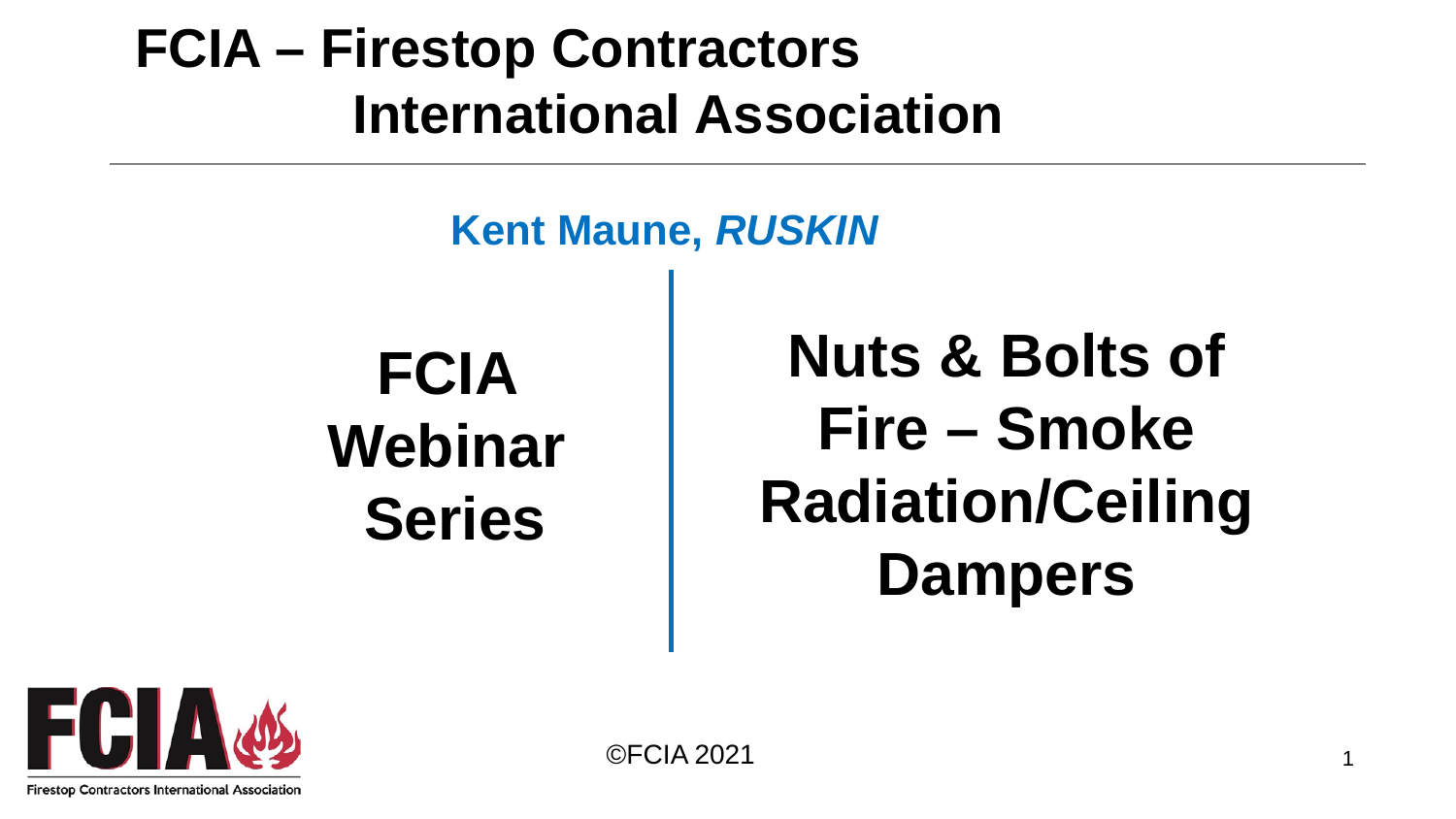# **FCIA – Firestop Contractors International Association**



- **Fire Exits??**
- **Housekeeping….Phones, Hands off Keyboard!**
- **Thanks to FCIA Members**
	- Firestop Contractors
	- Manufacturers, Consultants
	- Firestop Distributors, Reps, Friends
- **FREE PDF MOP**/ **Word Doc Spec**  Specifiers @ AE, Independents, AHJ's with Jurisdictions, More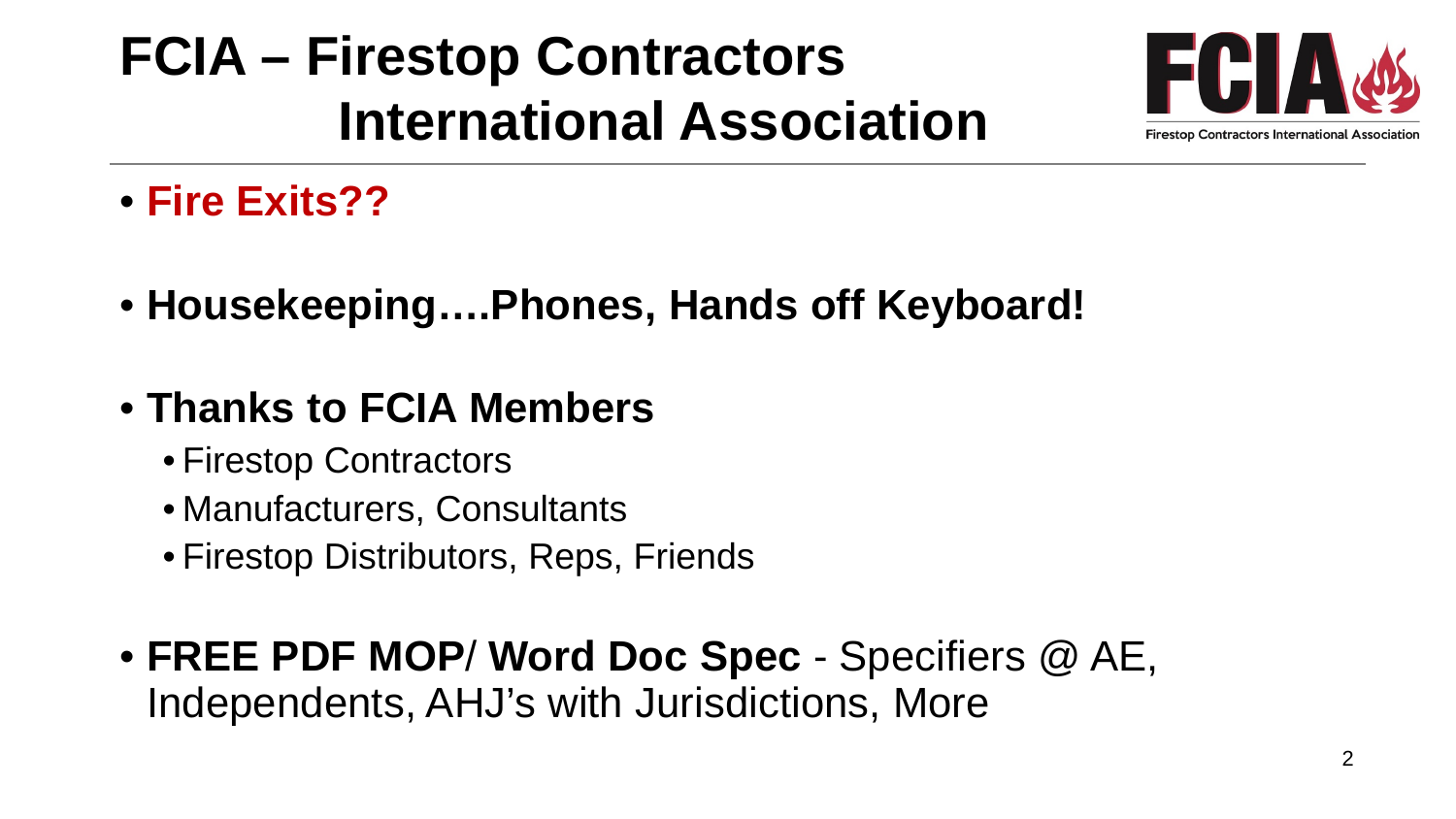# **FCIA – Firestop Contractors International Association**

- **FREE Life Safety Digest**
- **UL/ULC, FM 4991 Contractor Programs IAS AC 291 Inspection Agency Accreditation Program**, Individual Knowledge



- **ASTM E2174/E2393 Inspection Standards**
- **Tools @ FCIA.org** for Specifiers, AHJ's, Building Owners, Firestop Contractors & Inspection Agencies
- **Watch FCIA.org for Webinar Announcements!**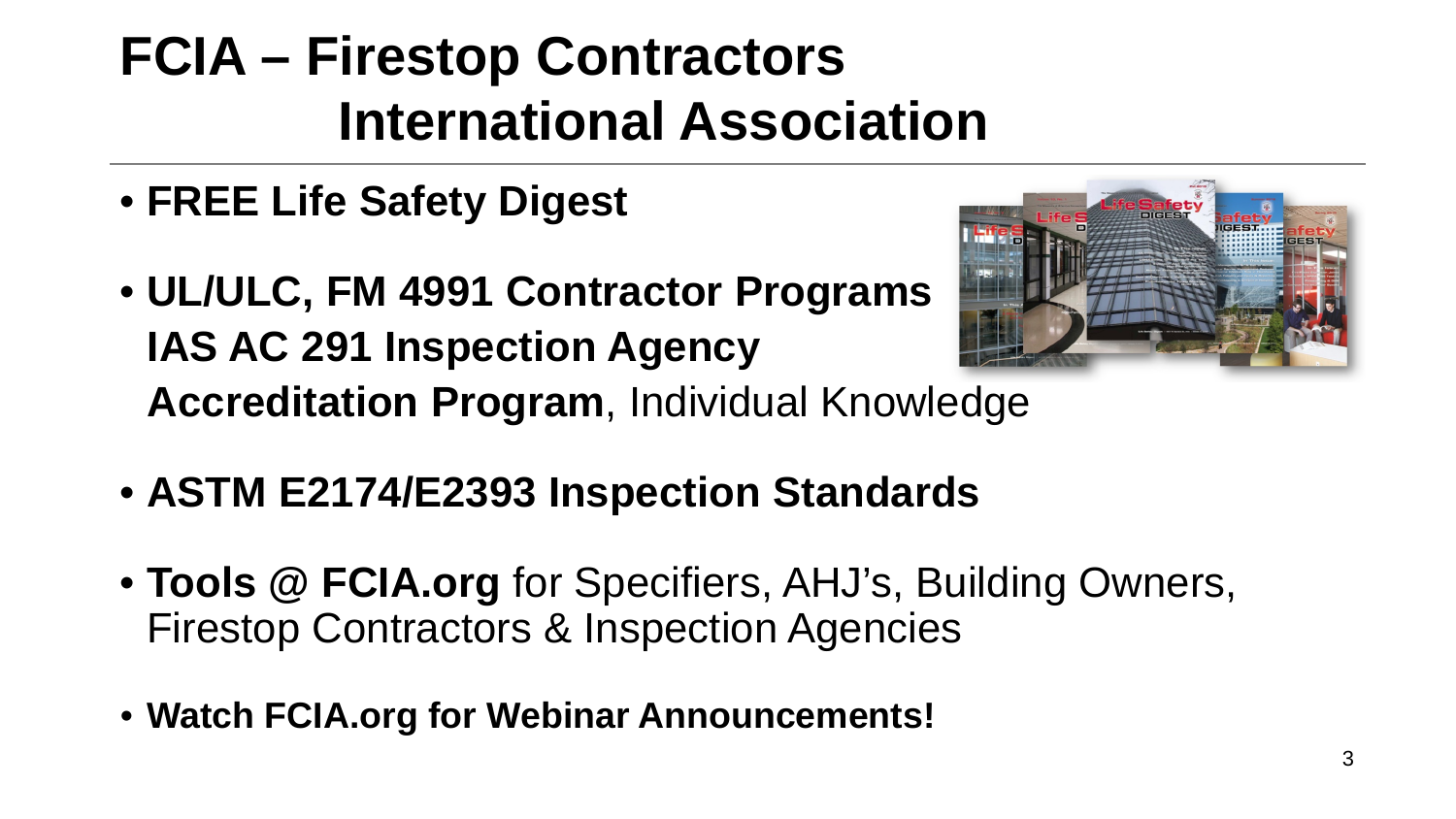# **FCIA Actions - 2021**



- Conferences HYBRID
	- •*FCIA FIC @ San Diego – Nov. 2-5*
- Webinars & Symposiums
- Code Development & Standards Discussions
- Committee Action
- International Discussions
- *NEW Education for Careers in Firestopping!!*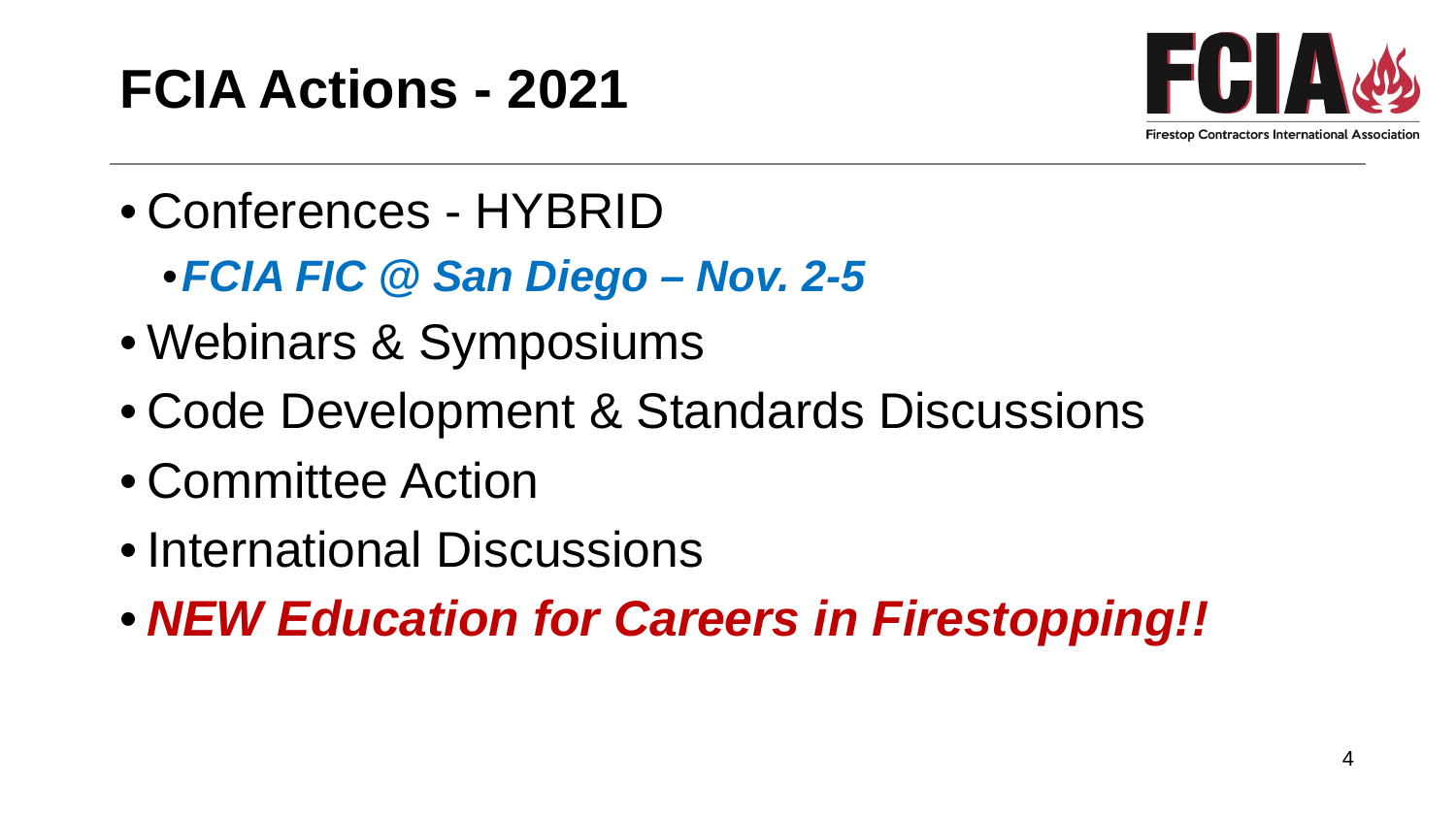



- *NEW Education for Careers in Firestopping!!*
	- •*FCIA's FCAEP –*
	- •*4 Levels*
	- •*Career Path Education*
	- •*FCIA Certificates*
	- •*FCIA Education Respected Worldwide*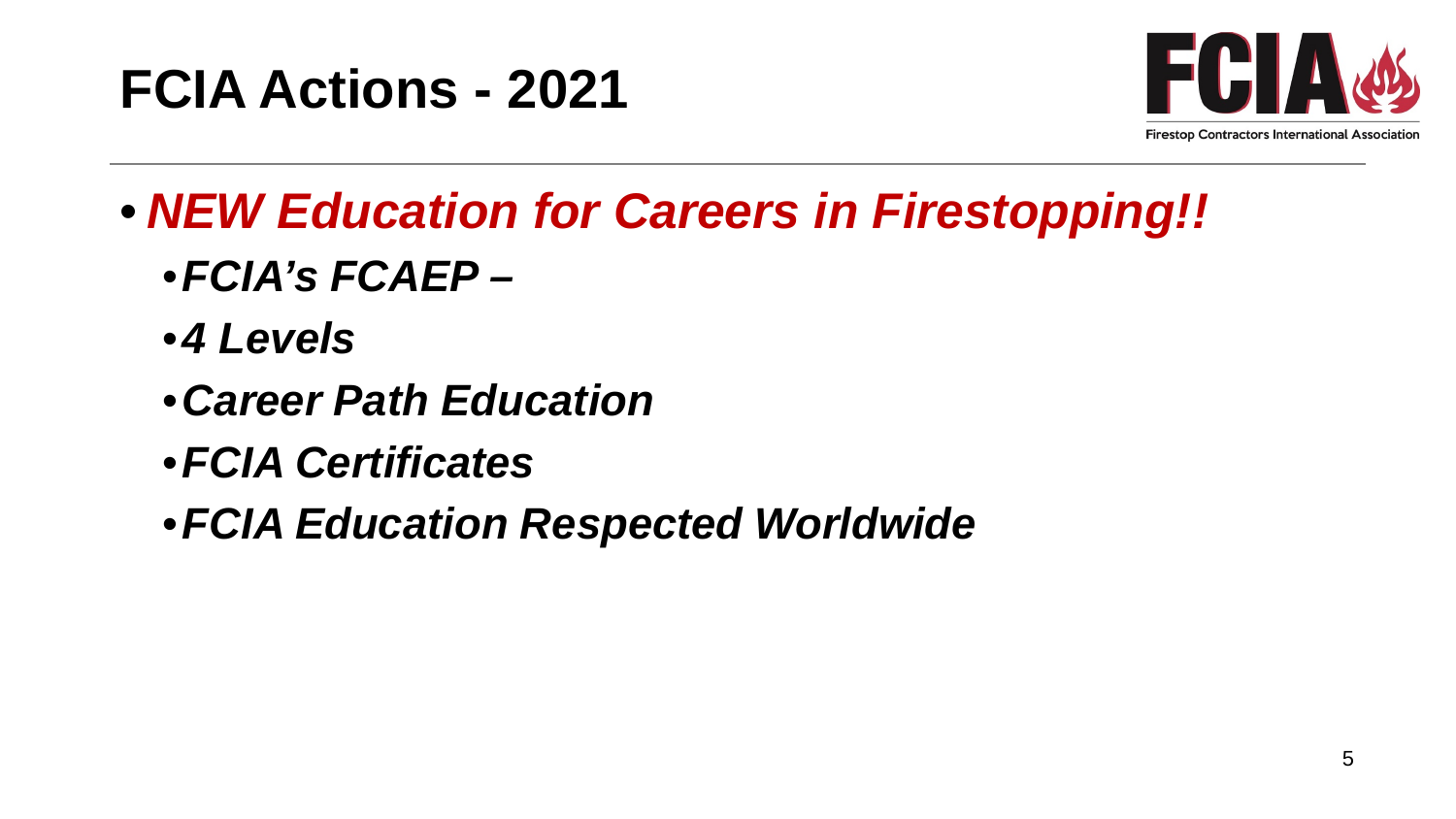# **"TOTAL FIRE PROTECTION"**

#### • **Effective Compartmentation**

- Fire Barriers, Fire Walls/Floors, Smoke Barriers
- Firestopping, Fire Dampers, Swinging and Rolling Fire Doors, Fire Rated Glazing
- **Detection & Alarm Systems**
- **Sprinkler Suppression Systems**
- **Education for Safety**
	- Building Owners & Managers, Building Occupants and Firefighters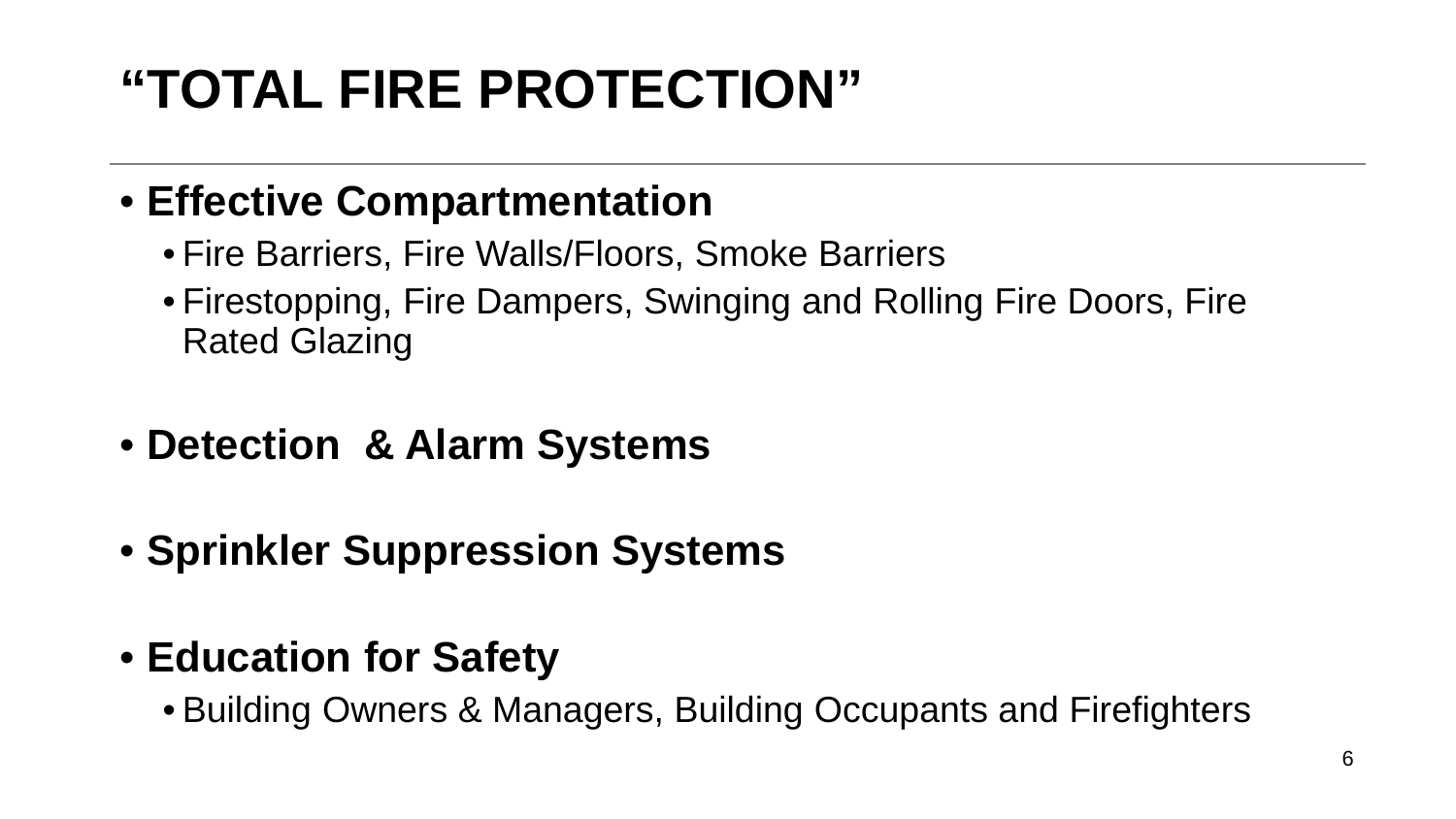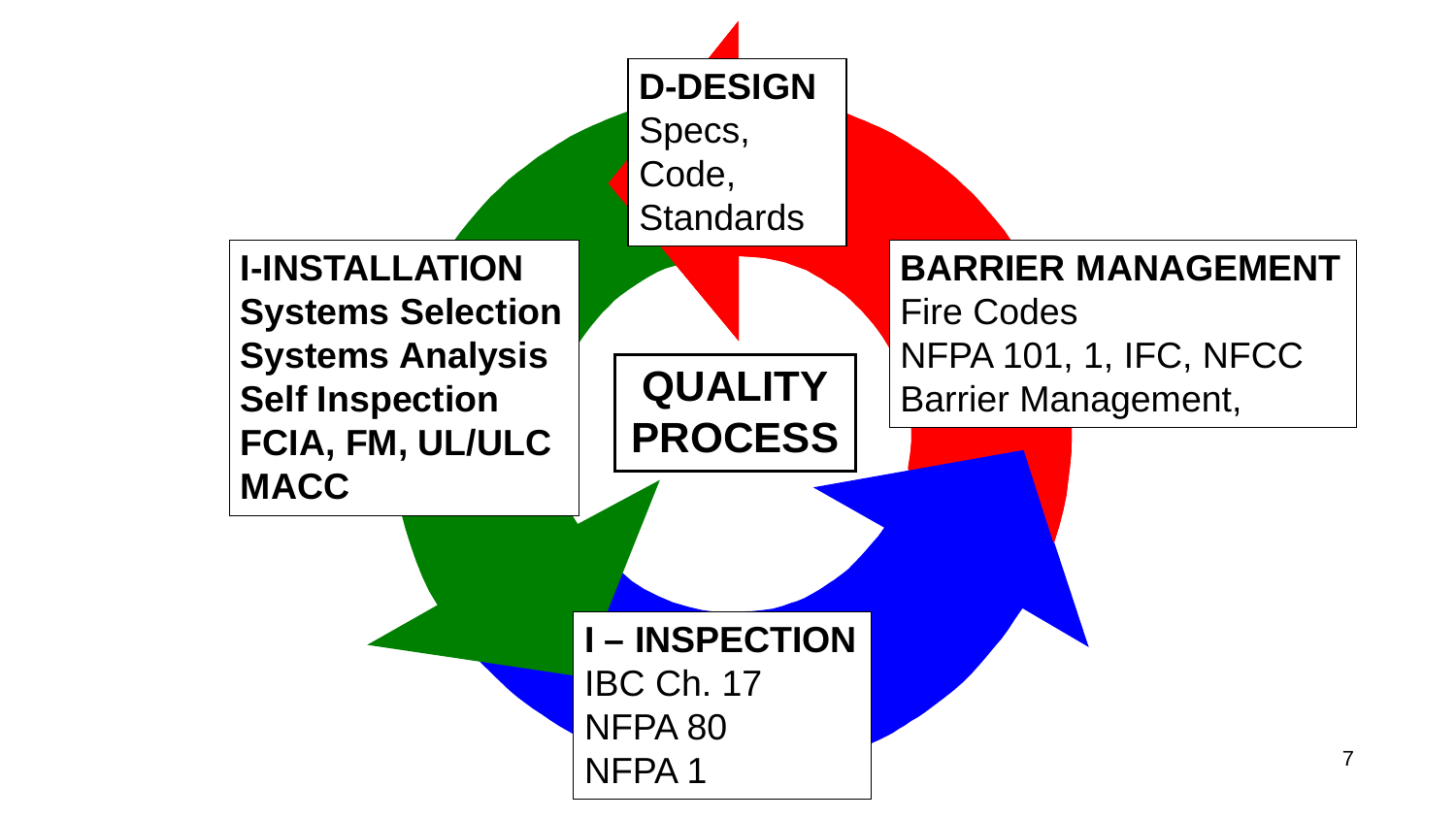### **"DIIM" – Design, Install, Inspect, Maintain "DIIM" @ FCIA since 1998….**

- Fire Resistance & Smoke Resistant Firestopping
	- •**Properly** *Designed* Building Codes
		- •FCIA 07-84-00 Specification *CCS, RSW*
		- •*Tested and Listed Systems* ASTM E814, UL1479, ASTM E1966, UL 2079, ASTM E2307, E2837, E2874, E3037, ULC-S-115
		- •**Movement (M), Smoke (L), Water (W)**
	- •Professional *Installation*
		- •FCIA Member, UL/ULC Qualified Contractors, FM 4991 Approved Contractors
	- •Properly *Inspected*
		- •ASTM E2174 / E2393, by IAS-AC291 Agency, UL/ULC, IFC, FM Exams
	- •*Protection Maintained* Annually by FCIA Members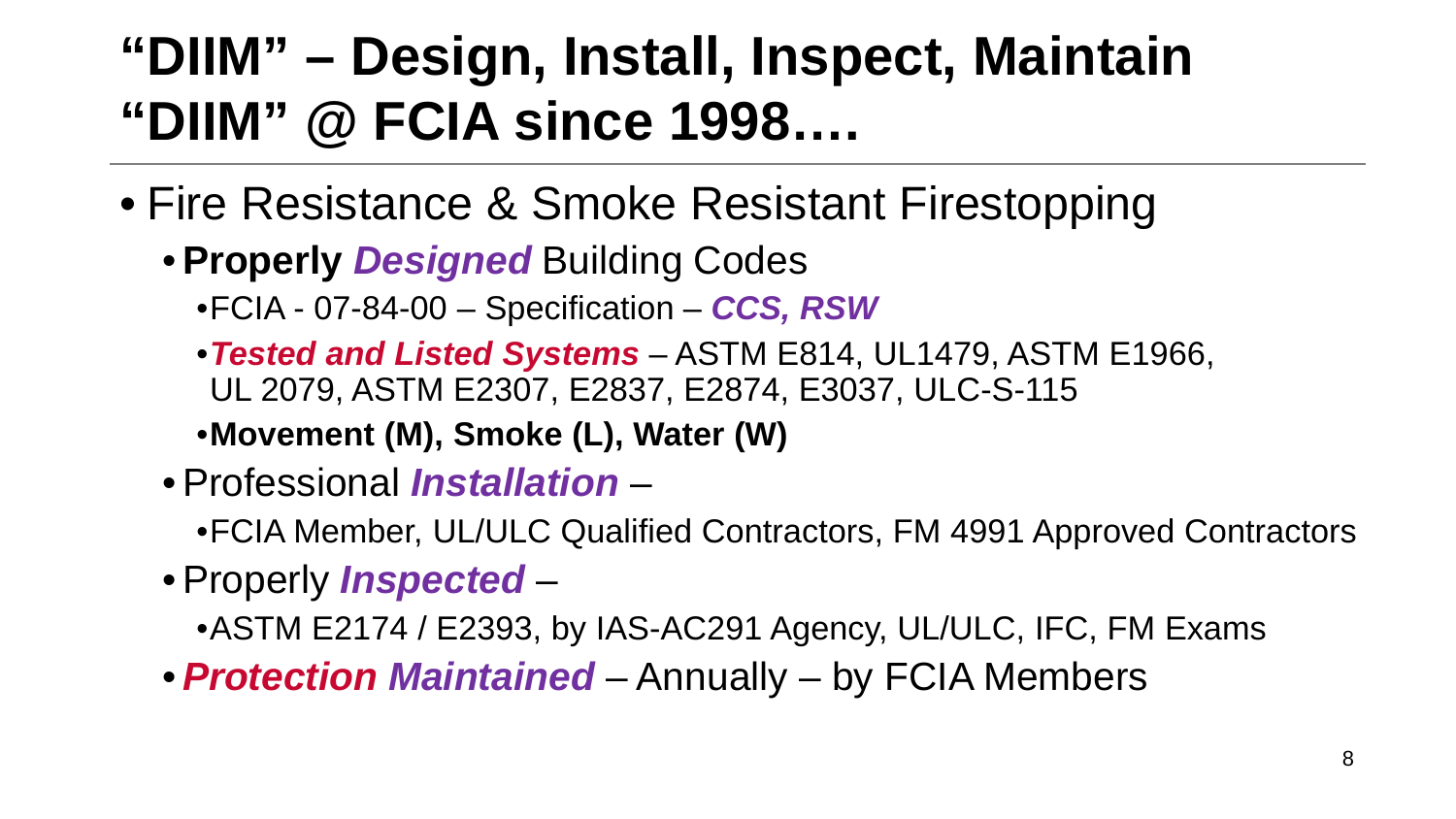# **FCIA – Firestop Contractors International Association**



### • **Thanks FCIA Members**

- Firestop Contractors
- Manufacturers, Consultants
- Firestop Distributors, Reps, Friends

### • **FREE PDF MOP**/ **Word Doc Spec** –

- Specifiers @ AE, Independent Specifiers, AHJ's w/Jurisdictions
- Others by Request